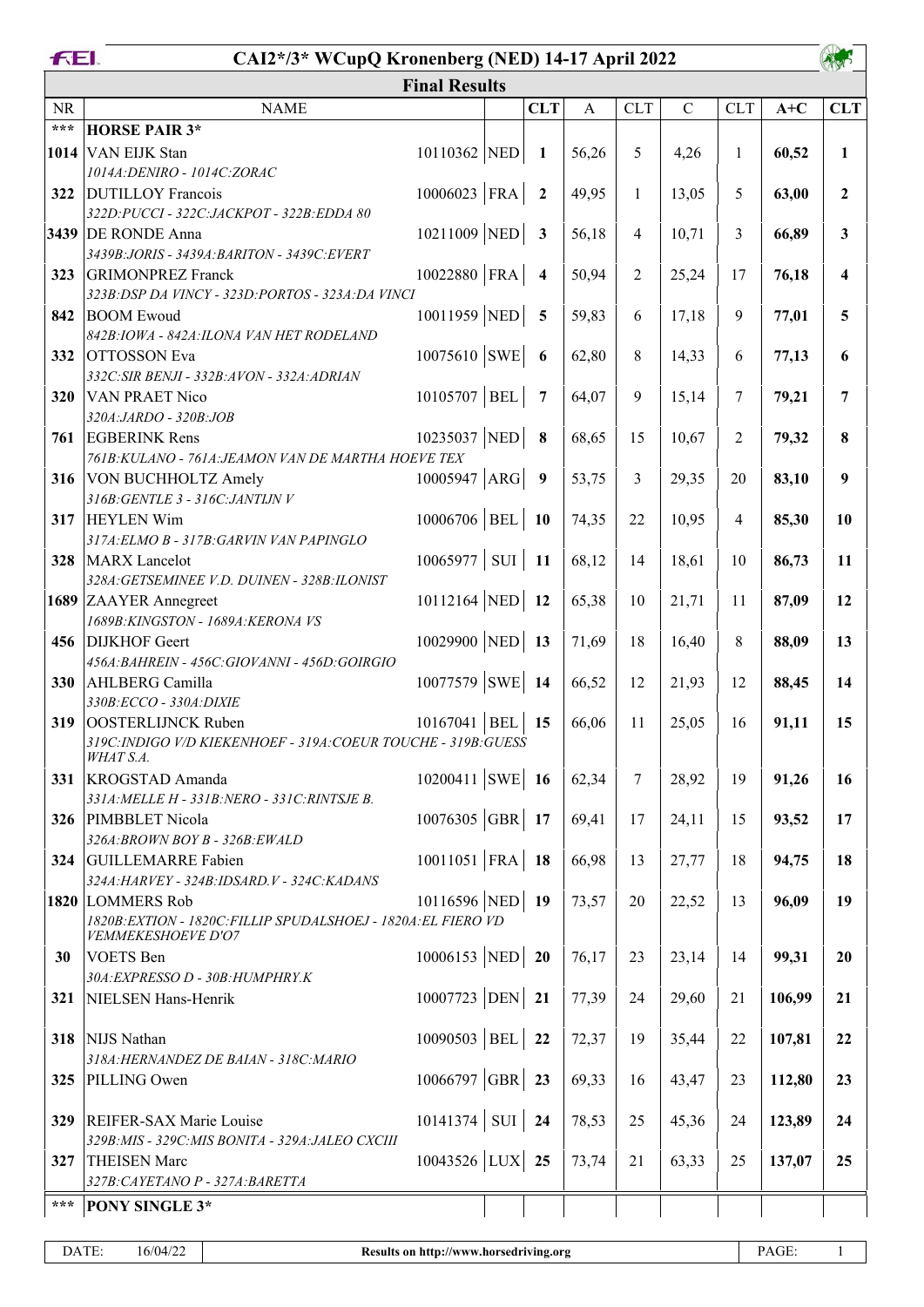|            | FEI.<br>CAI2*/3* WCupQ Kronenberg (NED) 14-17 April 2022 |                     |           |            |                |                |               |                |        |                  |  |
|------------|----------------------------------------------------------|---------------------|-----------|------------|----------------|----------------|---------------|----------------|--------|------------------|--|
|            | <b>Final Results</b>                                     |                     |           |            |                |                |               |                |        |                  |  |
| <b>NR</b>  | <b>NAME</b>                                              |                     |           | <b>CLT</b> | $\overline{A}$ | <b>CLT</b>     | $\mathcal{C}$ | <b>CLT</b>     | $A+C$  | <b>CLT</b>       |  |
| 384        | <b>SCHERRER Cédric</b>                                   | 10044967            | $\rm SUI$ | 1          | 52,11          | $\overline{2}$ | 1,83          | $\mathbf{1}$   | 53,94  | 1                |  |
|            | 384A: DONOVAN'S DUSTY                                    |                     |           |            |                |                |               |                |        |                  |  |
| 374        | CHRISTMANN Anna                                          | $10106783$ FRA   2  |           |            | 52,55          | 3              | 5,32          | $\tau$         | 57,87  | $\boldsymbol{2}$ |  |
|            | 374B: UNIC EYE D'IHIA                                    |                     |           |            |                |                |               |                |        |                  |  |
|            | 3964 VAN 'T VELD Marloes<br>3964A:NEBO DELMIE            | 10209191 NED 3      |           |            | 56,21          | 7              | 2,90          | 3              | 59,11  | $\mathbf{3}$     |  |
| 202        | RADSTAKE Henk                                            | 10029897 NED        |           |            | 60,43          | 9              |               | EL             |        |                  |  |
|            | 202A: DE BEKELAAR'S ROMERO                               |                     |           |            |                |                |               |                |        |                  |  |
| 375        | <b>BERLAGE</b> Katja                                     | $10069467  GER $ 4  |           |            | 54,77          | 6              | 5,76          | 8              | 60,53  | 4                |  |
|            | 375A: NORDSTERN'S STOERTEBECKER                          |                     |           |            |                |                |               |                |        |                  |  |
| 382        | <b>BÜTIKOFER Vera</b>                                    | $10097435$ SUI 5    |           |            | 51,89          | $\mathbf{1}$   | 11,78         | 14             | 63,67  | 5                |  |
|            | 382A:MC QUEEN                                            |                     |           |            |                |                |               |                |        |                  |  |
|            | 3662 JANSSEN Brent                                       | 10176821 NED 6      |           |            | 60,77          | 10             | 3,00          | $\overline{4}$ | 63,77  | 6                |  |
|            | 3662A: REGINA'S HIELKE                                   |                     |           |            |                |                |               |                |        |                  |  |
| 386        | <b>GUSTAVSSON</b> Emma<br>386A: ARTEMIS                  | $10098216$ SWE 7    |           |            | 63,65          | 14             | 4,03          | 5              | 67,68  | 7                |  |
| 387        | <b>HERNER Johan</b>                                      | $10013402$ SWE 8    |           |            | 63,10          | 12             | 6,00          | 10             | 69,10  | 8                |  |
|            | 387A:STORTEBEKERS BIG CRACKER                            |                     |           |            |                |                |               |                |        |                  |  |
| 383        | <b>HUSER Karin</b>                                       | $10208996$ SUI 9    |           |            | 66,65          | 16             | 2,54          | $\overline{2}$ | 69,19  | 9                |  |
|            | 383A: JOLIE BABU                                         |                     |           |            |                |                |               |                |        |                  |  |
| 378        | <b>SCHETTLER Karolin</b>                                 | $10144142$ GER 10   |           |            | 65,76          | 15             | 4,57          | 6              | 70,33  | 10               |  |
|            | 378A:RICARDO                                             |                     |           |            |                |                |               |                |        |                  |  |
| 381        | <b>BERTHER Linus</b>                                     | $10010576$ SUI 11   |           |            | 61,99          | 11             | 8,89          | 12             | 70,88  | 11               |  |
|            | 381A:DE NIRA                                             |                     |           |            |                |                |               |                |        |                  |  |
|            | 4178 WILLEMSEN Marije                                    | 10229788 NED 12     |           |            | 52,88          | $\overline{4}$ | 18,71         | 22             | 71,59  | 12               |  |
|            | 4178A: DE GOEDE REE'S ELEGANT<br>3705 PROVOOST Renate    |                     |           |            |                |                |               |                |        |                  |  |
|            | 3705A: QUIBUS                                            | 10213163 NED 13     |           |            | 54,33          | 5              | 18,13         | 21             | 72,46  | 13               |  |
| 376        | <b>HALLASCH Monika</b>                                   | 10189233 GER 14     |           |            | 59,88          | 8              | 17,35         | 20             | 77,23  | 14               |  |
|            | 376A: GOLDEN BRANDY                                      |                     |           |            |                |                |               |                |        |                  |  |
|            | 3910 VAN MEERTEN Lisanne                                 | 10212036 NED 15     |           |            | 66,76          | 17             | 12,10         | 15             | 78,86  | 15               |  |
|            | 3910A:JUSTINE                                            |                     |           |            |                |                |               |                |        |                  |  |
| 391        | SJÖDIN Lida                                              | $10197027$ SWE 16   |           |            | 73,64          | 24             | 5,96          | 9              | 79,60  | 16               |  |
|            | 391A:LA PERLA                                            |                     |           |            |                |                |               |                |        |                  |  |
|            | 3297 BOOGAARTS Chantalle                                 | 10166195 NED 17     |           |            | 63,32          | 13             | 16,40         | 19             | 79,72  | 17               |  |
|            | 3297A: KONINKSHOEK DION                                  |                     |           |            |                |                |               |                |        |                  |  |
| 390        | SJÖDIN Johny<br>390A: WHY ME                             | $10200523$ SWE 18   |           |            | 71,98          | 21             | 8,61          | 11             | 80,59  | 18               |  |
| 373        | <b>TAKKINEN Raisa</b>                                    | $10025358$ FIN   19 |           |            | 72,64          | 22             | 10,29         | 13             | 82,93  | 19               |  |
|            | 373A: KOOIHUSTER HARRO                                   |                     |           |            |                |                |               |                |        |                  |  |
|            | 1355 BECKER Melanie                                      | $10056770$ NED 20   |           |            | 71,09          | 19             | 12,42         | 16             | 83,51  | 20               |  |
|            | 1355A: HAVEHOEVE'S FLORIS                                |                     |           |            |                |                |               |                |        |                  |  |
|            | 1638 HUISMAN Milou                                       | 10116581 NED 21     |           |            | 73,31          | 23             | 14,21         | 17             | 87,52  | 21               |  |
|            | 1638A: THYSJE                                            |                     |           |            |                |                |               |                |        |                  |  |
|            | 2016 MEULENDIJK Wilma                                    | 10137172 NED 22     |           |            | 68,87          | 18             | 19,13         | 23             | 88,00  | 22               |  |
|            | 2016A: WICKED BRAVEHEART                                 |                     |           |            |                |                |               |                |        |                  |  |
| 379        | WINTGENS Jörn<br>379A: JISKA                             | $10088435$ GER 23   |           |            | 78,75          | 26             | 15,50         | 18             | 94,25  | 23               |  |
| 385        | CARLBERG Johanna                                         | $10150106$ SWE 24   |           |            | 74,75          | 25             | 25,98         | 24             | 100,73 | 24               |  |
|            | 385A: REPHARTOX MAYSUN                                   |                     |           |            |                |                |               |                |        |                  |  |
| <b>380</b> | LANDE Simon                                              | 10189745 NOR 25     |           |            | 71,64          | 20             | 35,71         | 25             | 107,35 | 25               |  |
|            | 380A: DALBYS MAISOL                                      |                     |           |            |                |                |               |                |        |                  |  |
| 388        | PETERSSON Pia                                            | $10010286$ SWE 26   |           |            | 83,52          | $27\,$         | 43,04         | 26             | 126,56 | 26               |  |
|            | 388A: POWER MAGIC                                        |                     |           |            |                |                |               |                |        |                  |  |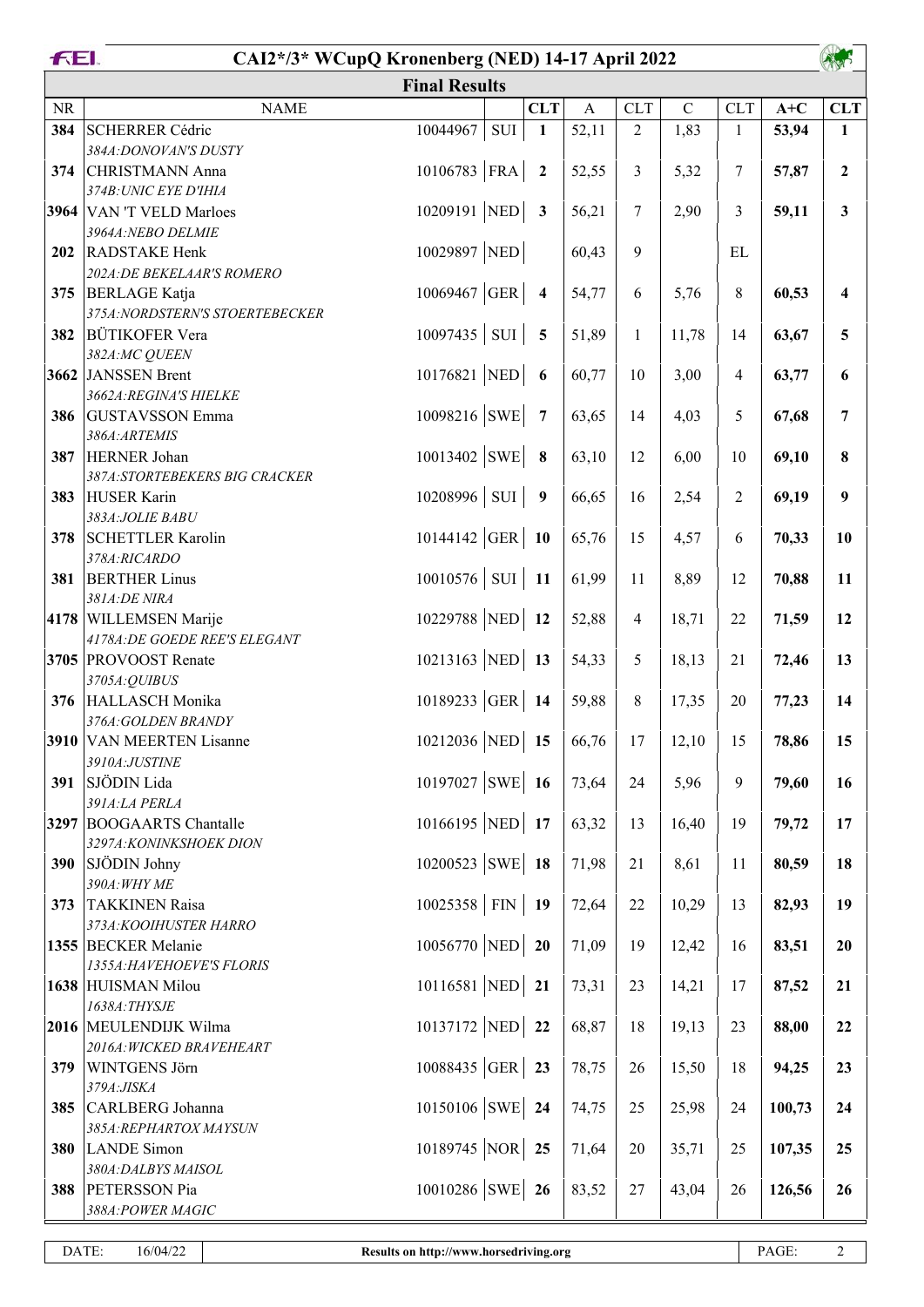|                   | FEI.<br>CAI2*/3* WCupQ Kronenberg (NED) 14-17 April 2022                                       |  |                         |              |                |             |                |        |                         |  |  |  |  |
|-------------------|------------------------------------------------------------------------------------------------|--|-------------------------|--------------|----------------|-------------|----------------|--------|-------------------------|--|--|--|--|
|                   | <b>Final Results</b>                                                                           |  |                         |              |                |             |                |        |                         |  |  |  |  |
| <b>NR</b>         | <b>NAME</b>                                                                                    |  | <b>CLT</b>              | $\mathbf{A}$ | <b>CLT</b>     | $\mathbf C$ | <b>CLT</b>     | $A+C$  | <b>CLT</b>              |  |  |  |  |
| $\star\star\star$ | <b>HORSE PAIR 2*</b>                                                                           |  |                         |              |                |             |                |        |                         |  |  |  |  |
| 1742              | 10229778 NED<br><b>KRAMER Wybe</b>                                                             |  | 1                       | 53,47        | $\overline{2}$ | 11,14       | 3              | 64,61  | $\mathbf{1}$            |  |  |  |  |
|                   | 1742A: DEMPSY JUSTIN - 1742B: MARSHYLAND'S ALEX                                                |  |                         |              |                |             |                |        |                         |  |  |  |  |
| 40                | $10211008$ NED<br><b>HOENS Hans</b>                                                            |  | $\overline{2}$          | 59,81        | $\overline{4}$ | 10,13       | $\mathbf{1}$   | 69,94  | $\mathbf{2}$            |  |  |  |  |
|                   | 40B:ZAZOU - 40A:BENTLY                                                                         |  |                         |              |                |             |                |        |                         |  |  |  |  |
| 395               | 10274088 FRA<br><b>ROHAUT</b> Loic                                                             |  | $\mathbf{3}$            | 66,27        | 6              | 10,49       | $\overline{2}$ | 76,76  | 3                       |  |  |  |  |
|                   | 395B: NESTOR VAN DE VARENVELDEN - 395A: JERKE KADO VAN HET<br><i>HUNZED</i>                    |  |                         |              |                |             |                |        |                         |  |  |  |  |
| 396               | $10269732$ RSA<br><b>OLIVIER</b> Ian                                                           |  | $\overline{\mathbf{4}}$ | 50,05        | $\mathbf{1}$   | 33,55       | 6              | 83,60  | 4                       |  |  |  |  |
|                   | 396A: FABIAN - 396B: FERNANDO - 396C: INTERESSANT                                              |  |                         |              |                |             |                |        |                         |  |  |  |  |
| <b>393</b>        | $10272647$ BEL<br>CORNELIS Philip                                                              |  | 5                       | 57,53        | 3              | 26,38       | 4              | 83,91  | 5                       |  |  |  |  |
|                   | 393A: FREDERIK-JANE - 393C: JUWELIER - 393B: GOED GAON                                         |  |                         |              |                |             |                |        |                         |  |  |  |  |
| 394               | 10272648 BEL<br><b>DE BRABANDER Bert</b>                                                       |  | 6                       | 63,99        | 5              | 30,52       | 5              | 94,51  | 6                       |  |  |  |  |
|                   | 394A: DRIEKUS S VD ROZEHOEVE - 394B: KOLIBRI VAN T HOOGE                                       |  |                         |              |                |             |                |        |                         |  |  |  |  |
| $***$             | <b>HORSE SINGLE 2*</b>                                                                         |  |                         |              |                |             |                |        |                         |  |  |  |  |
| 1987              | 10235152 NED<br><b>ZEEGERS</b> Peter                                                           |  | $\mathbf{1}$            | 47,27        | 1              | 0,00        | $\mathbf{1}$   | 47,27  | 1                       |  |  |  |  |
|                   | 1987A: CANITA                                                                                  |  |                         |              |                |             |                |        |                         |  |  |  |  |
| 398               | $10056703$ FIN<br>JÄRVINEN Talvikki                                                            |  | $\overline{2}$          | 56,51        | $\overline{4}$ | 6,00        | 3              | 62,51  | $\mathbf{2}$            |  |  |  |  |
| 397               | 398A:KASSANDER<br>10237455 DEN<br><b>PETERSEN Kasper</b>                                       |  | $\mathbf{3}$            | 54,36        | $\overline{2}$ | 9,37        | 5              | 63,73  | 3                       |  |  |  |  |
|                   | 397A:KP'S SURPRISE OF DORNIK                                                                   |  |                         |              |                |             |                |        |                         |  |  |  |  |
| 406               | $10207021$ USA<br><b>HELMUTH Raymond</b>                                                       |  | $\overline{\mathbf{4}}$ | 63,86        | 6              | 4,99        | $\overline{2}$ | 68,85  |                         |  |  |  |  |
|                   | 406A:EBONY VDK                                                                                 |  |                         |              |                |             |                |        |                         |  |  |  |  |
| 402               | $10013146$ SUI 5<br><b>BARBEY</b> Michael                                                      |  |                         | 63,86        | 6              | 8,81        | $\overline{4}$ | 72,67  | 5                       |  |  |  |  |
|                   | 402A: DAVINCI DES ARRENEYS                                                                     |  |                         |              |                |             |                |        |                         |  |  |  |  |
| 405               | $10043703$ SWE<br>SÖDERQVIST Karin                                                             |  | 6                       | 56,13        | 3              | 18,30       | $\overline{7}$ | 74,43  | 6                       |  |  |  |  |
|                   | 405A: SIMPLY BLACK                                                                             |  |                         |              |                |             |                |        |                         |  |  |  |  |
| 403               | $10245176$ SWE<br>LARSSON Ake<br>403A:SUNE                                                     |  | $\overline{7}$          | 70,19        | 8              | 13,62       | 6              | 83,81  | 7                       |  |  |  |  |
|                   | $10245176$ SWE<br>404 LARSSON Ake                                                              |  | 8                       | 59,30        | 5              | 28,47       | 8              | 87,77  | 8                       |  |  |  |  |
|                   | 404A: WITTSTEIN 2                                                                              |  |                         |              |                |             |                |        |                         |  |  |  |  |
| $\star\star\star$ | <b>PONY FOUR-IN-HAND 2*</b>                                                                    |  |                         |              |                |             |                |        |                         |  |  |  |  |
| 407               | HARRER Patrick<br>10134159 GER                                                                 |  | 1                       | 61,83        | $\mathbf{1}$   | 39,62       | $\mathbf{1}$   | 101,45 | $\mathbf{1}$            |  |  |  |  |
|                   |                                                                                                |  |                         |              |                |             |                |        |                         |  |  |  |  |
| $***$             | <b>PONY PAIR 2*</b>                                                                            |  |                         |              |                |             |                |        |                         |  |  |  |  |
|                   | 10234294 NED<br>3892 REINTS Larissa                                                            |  | 1                       | 54,23        | $\overline{2}$ | 4,17        | $\mathbf{1}$   | 58,40  | 1                       |  |  |  |  |
|                   | 3892B: VERDI - 3892A: TS RAVEL                                                                 |  |                         |              |                |             |                |        |                         |  |  |  |  |
|                   | 10234297 NED<br>3632 VAN OLST Jorn                                                             |  | $\overline{2}$          | 53,73        | $\mathbf{1}$   | 6,74        | 2              | 60,47  | $\overline{2}$          |  |  |  |  |
|                   | 3632A: MILFORD FAIR HARVEST MOON - 3632B: WOLDBERGS DEEJAY<br>10234762 NED<br>3887 ELBURG Jorn |  | $\mathbf{3}$            | 60,95        | 3              | 10,83       | 3              | 71,78  | $\mathbf{3}$            |  |  |  |  |
|                   | 3887B: WOHLD NEAL - 3887A: LLANFRECHFA STEVIE-G                                                |  |                         |              |                |             |                |        |                         |  |  |  |  |
| $\star\star\star$ | <b>PONY SINGLE 2*</b>                                                                          |  |                         |              |                |             |                |        |                         |  |  |  |  |
| 414               | 10206400 GBR<br><b>SCOTT</b> Lucy                                                              |  | 1                       | 48,53        | $\overline{2}$ | 10,09       | 3              | 58,62  | $\mathbf{1}$            |  |  |  |  |
|                   | 414A: TRICKLEBANK MAESTRO                                                                      |  |                         |              |                |             |                |        |                         |  |  |  |  |
|                   | $10248644$ NED<br>3869 BAIJENS Jur                                                             |  | $\overline{2}$          | 51,70        | 3              | 9,00        | 2              | 60,70  | $\overline{2}$          |  |  |  |  |
|                   | 3869A: ORCHID'S IWAN                                                                           |  |                         |              |                |             |                |        |                         |  |  |  |  |
|                   | $10100197$ NED<br>1893 BROEKMAN Els                                                            |  | $\mathbf{3}$            | 46,76        | $\mathbf{1}$   | 19,38       | 8              | 66,14  | $\mathbf{3}$            |  |  |  |  |
|                   | 1893A: SLUYPENBERG'S VIENTO                                                                    |  |                         |              |                |             |                |        |                         |  |  |  |  |
| 412               | 10143475   FRA $ $<br><b>UBEDA</b> Chloe<br>412A: QUIWI DES BOURDES                            |  | $\overline{4}$          | 62,47        | 9              | 5,98        | $\mathbf{1}$   | 68,45  | $\overline{\mathbf{4}}$ |  |  |  |  |
|                   | $10120599$ SWE<br>416 RACKING Anna                                                             |  | $\overline{5}$          | 56,64        | $\tau$         | 12,82       | $\overline{4}$ | 69,46  | 5                       |  |  |  |  |
|                   | 416A: HARDOHOEVE'S MARINA                                                                      |  |                         |              |                |             |                |        |                         |  |  |  |  |
| 410               | $10021814   $ DEN<br>HALKJAER Lise                                                             |  | 6                       | 53,73        | 5              | 18,24       | 6              | 71,97  | 6                       |  |  |  |  |
|                   | 410A:KING'S ANKY                                                                               |  |                         |              |                |             |                |        |                         |  |  |  |  |
| DATE:             | 16/04/22<br>Results on http://www.horsedriving.org                                             |  |                         |              |                |             |                | PAGE:  | 3                       |  |  |  |  |